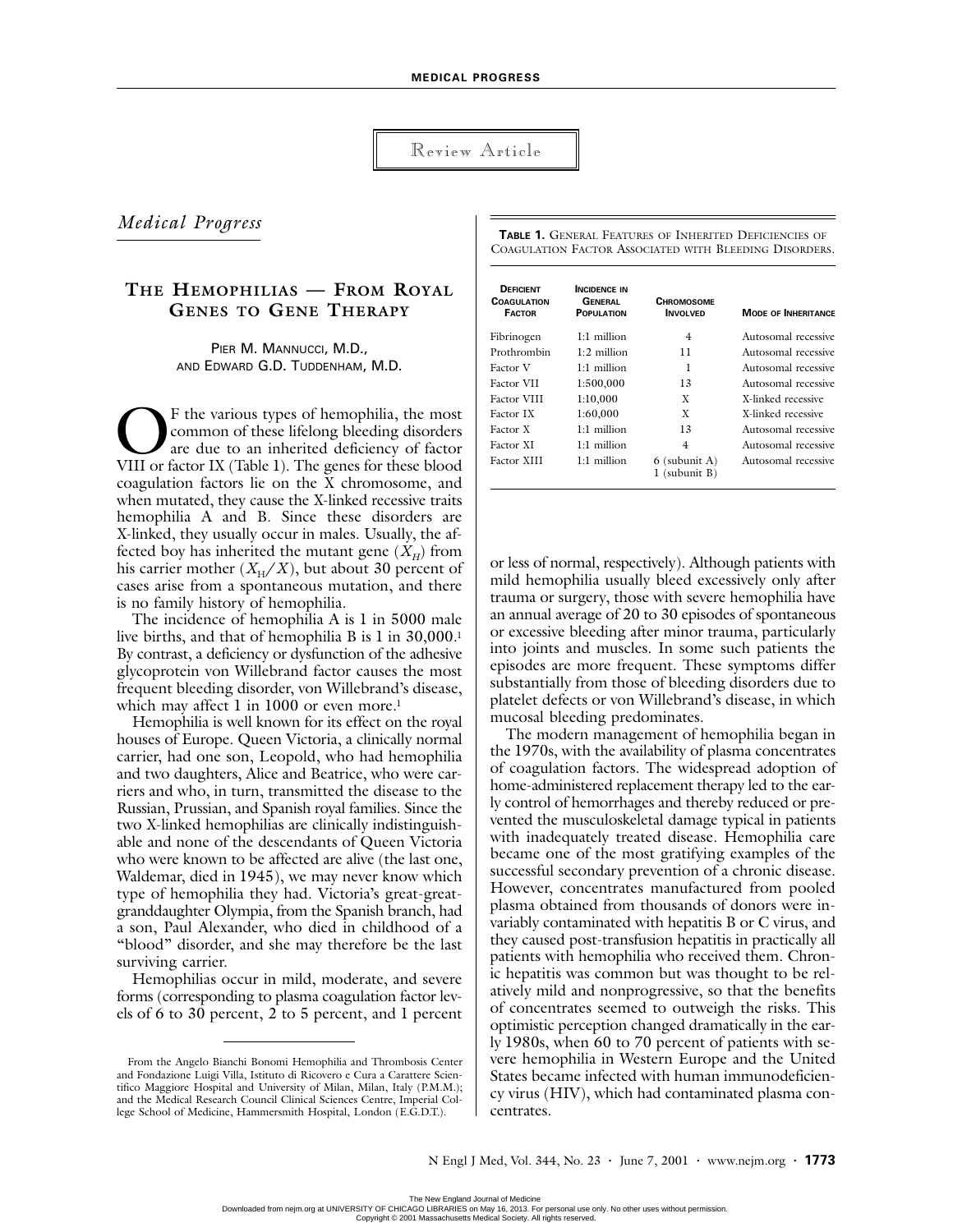For the past 15 years safer plasma concentrates of coagulation factors have been produced, and genetically engineered recombinant factors are now available. Moreover, molecular techniques can now be used to identify the genetic lesions that cause hemophilia and thus facilitate prevention of the disease through the identification of carriers and antenatal diagnosis. New treatments have substantially improved the prognosis of patients in whom alloantibodies against factor VIII or factor IX (inhibitors) develop as a result of treatment with these factors.

Hemophilia A was reviewed in the *Journal* in 1994.2 Since then there have been important advances in its treatment. Experience with recombinant antihemophilic factors has increased, and plasma-derived factors have become safer. In the past two years studies of the use of somatic gene therapy have been initiated, and the preliminary results are promising. But new issues of concern have emerged, particularly regarding the long-term consequences of the infectious complications of replacement therapy. This article will review recent progress in the diagnosis and treatment of hemophilia; more general information is available elsewhere.<sup>2</sup>

### **EFFECTS OF DNA AND BIOCHEMICAL TECHNIQUES**

Cloning of the genes for factor VIII and factor IX made it possible to search for mutations in these genes in patients with hemophilia.3-5 Progress was slow at first,<sup>6</sup> but the situation changed with the introduction of the polymerase chain reaction.7 Given the ability to amplify and sequence each exon, numerous mutations in the genes for factor VIII, factor IX, and other coagulation factors were identified. It soon became apparent that about 40 to 50 percent of the mutations causing severe hemophilia A had been undetected as a result of an inversion of DNA sequences within intron 22 that disrupted the factor VIII gene.<sup>8</sup> Specific mutations are now used for the direct identification of genes for purposes of antenatal diagnosis and carrier analysis.

An analysis of mutations can also be used to predict to some extent the likelihood of the development of antibodies that inactivate factor VIII or factor IX. Among a large cohort of patients with hemophilia A, one fourth of whom had inhibitors, those carrying missense mutations and small deletions had a low incidence of inhibitors (4 percent and 7 percent, respectively), whereas those with the inversion involving intron 22, large deletions, and nonsense mutations that led to stop codons had a much higher incidence (34 percent, 36 percent, and 38 percent, respectively).9 Nonsense mutations cause truncation of factor VIII or prevent its production, whereas with missense mutations or small deletions, some factor VIII is produced. The presence of even minute amounts of the factor lessens the likelihood that exogenous factor VIII

will be recognized as a foreign antigen. In patients with hemophilia B, the presence of inhibitors is almost always associated with large deletions and nonsense mutations.

Studies of the structure and function of factor VIII continue to yield new insights (Fig. 1 and 2). Some parts of the factor VIII molecule (the A2 domain, the C2 domain, and to a lesser degree, the A3 domain) are more immunogenic than others (the A1 and B domains).12 Many of these immunogenic regions are located at the end of the C2 and A3 domains. These findings have implications for preventing the development of inhibitors through the use of recombinant factor VIII that has been modified to be less immunogenic.13

In plasma samples from some patients with hemophilia, the factor VIII level differs according to the type of assay: it is higher when measured by the onestage assay than by the two-stage assay.14 The discrepancy can be so great as to cause misdiagnosis, since the one-stage assay can give a normal value.15-17 The mutations in patients with such results have been identified,15-17 and all were found to lie at or very close to the interface of the A domains of the gene for factor VIII. Biochemical studies revealed the mechanism of the discrepancy in the assays. The activated mutant factor VIII is intrinsically less stable than normal activated factor VIII.18 In the two-stage assay, this instability is made evident by the prolonged incubation used to maximize the formation of activated factor X, whereas the one-stage assay measures the generation of thrombin without preincubation.

Increasingly detailed knowledge of the structure and function of factor VIII and of the tenase complex of activated factor VIII and activated factor IX (Fig. 2) permits deeper insights into the molecular abnormalities that cause hemophilia and has led to the production of a second-generation recombinant clotting factor that has no B domain. Eventually, it may be feasible to use a highly modified and structurally simpler protein with a longer plasma half-life to treat hemophilia.

## **THE CHOICE OF REPLACEMENT THERAPY**

Whether to choose plasma-derived or recombinant factor VIII or factor  $\overline{IX}$  is a dilemma for clinicians involved in the care of patients with hemophilia. Safety, cost, and availability are the determining factors. Because the limited availability of recombinant factors precludes their exclusive use, plasma-derived factors, which are much safer than in the past, are still commonly used.

### **Plasma-Derived Factors**

The safety of plasma-derived factors depends on the viral load in the plasma concentrate and the degree of inactivation of these viruses. The procedures currently used to inactivate viruses include heating of concentrates at high temperatures (80°C or more), heating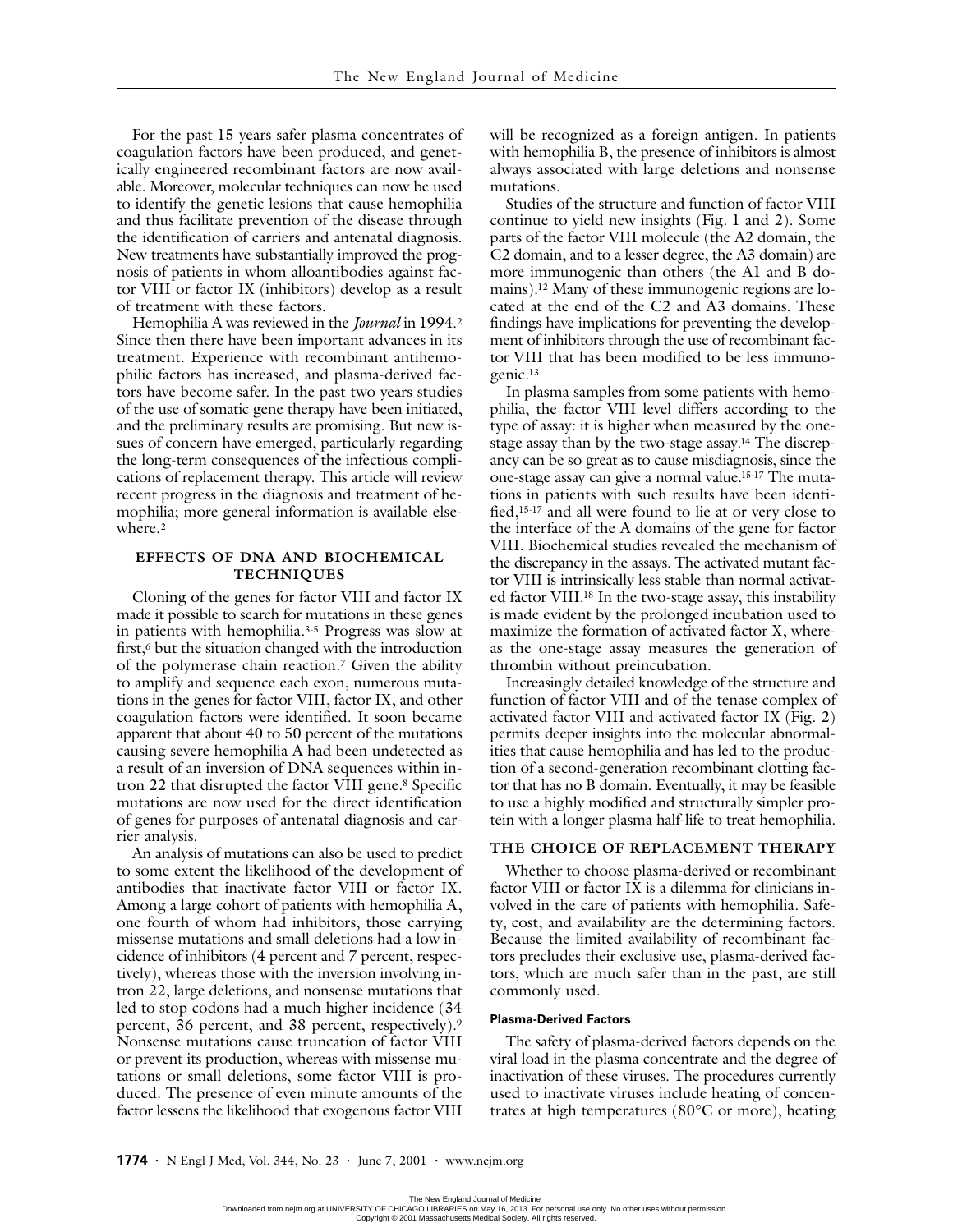

**Figure 1.** The Structure of Human Factor VIII.

The upper panel shows the main post-translational modifications of the primary protein sequence. The sulfated tyrosine residues shown in short acidic domains (a1, a2, and a3) are essential for efficient binding of activating and inactivating proteases and for binding to von Willebrand factor. The B domain is heavily glycosylated, but the reason for this is unknown. The lower panel indicates the sites of proteolytic cleavage that occur intracellularly before secretion or extracellularly on activation by thrombin, activated factor IX (IXa), or activated factor X (Xa) or inactivation by activated protein C (APC). Adapted from Lenting et al.10 with the permission of the publisher.

concentrates at 60°C in solution or with vapor, and adding a mixture of an organic solvent and a detergent to the concentrates.19,20 The solvent–detergent mixture is widely used because it is highly efficacious in inactivating hepatitis B and C virus and HIV, but it does not inactivate viruses without a lipid envelope. This technical fault has led to outbreaks of hepatitis A in patients with hemophilia.21 As a result, concentrate manufacturers now use at least two virus-inactivation procedures. To assess the viral load, pooled plasma or single units of plasma are screened with the use of assays involving the amplification of nucleic acids. This procedure has become obligatory in the United States and Europe.

These measures do not prevent the transmission of the highly thermoresistant parvovirus B19 by plasma concentrates.22 Even though parvovirus B19 infection is normally of little consequence in patients with hemophilia, a few clinically significant complications have been reported.23,24 In addition, the finding of parvovirus B19 infection is a signal that other bloodborne viruses may still be transmitted. Another perceived threat is the outbreak of new-variant Creutzfeldt– Jakob disease in the United Kingdom, which has raised the fear that prion proteins might be contained

in and transmitted by the human albumin used in the manufacture and formulation of some recombinant factors.25,26 Several studies conducted in patients with hemophilia who have received multiple transfusions have conclusively shown that sporadic Creutzfeldt– Jakob disease has not been transmitted through transfusion blood or its derivatives.27-30 However, these data are not completely reassuring, because new-variant Creutzfeldt–Jakob disease is caused by a different strain of prion, with a different incubation period. The number of blood donors who might carry such prions may be much higher than the number of donors who carry the prions that cause the sporadic form of the disease.

#### **Recombinant Products**

Two preparations of full-length recombinant factor VIII were licensed in the early 1990s. Clinical studies have demonstrated their excellent efficacy and the high correlation between the dose given and the level of factor VIII reached in plasma.31-34 No antibodies were formed against the animal proteins used in producing the recombinant factor, nor was transmission of bloodborne or animal viruses demonstrated. In patients with hemophilia who have previously received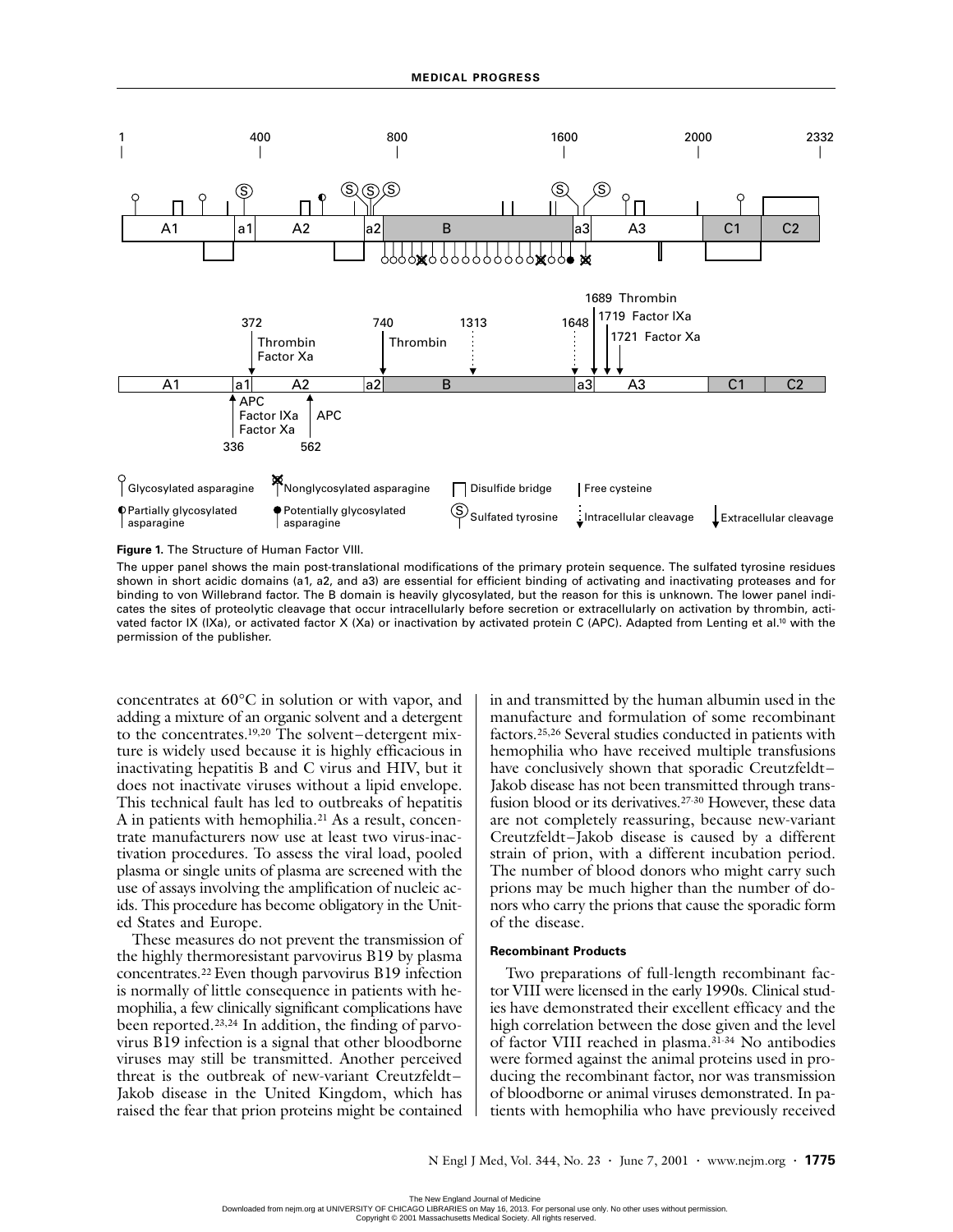

**Figure 2.** The Complex of Activated Factor VIII (VIIIa) and Activated Factor IX (IXa) Bound to the Phospholipid Membrane. The points of contact between activated factor IX and activated factor VIII are derived from biochemical data, and the overall orientation is derived from two-dimensional structural analysis.<sup>11</sup> G1a denotes the *y*-carboxyglutamic acid residue containing the domain of factor IX that binds to negatively charged phospholipids in cell membranes. Phe-Phe-Arg chloromethylketone (FFR-CK), an inhibitor necessary for crystallization, is covalently bound in the active site of activated factor IX. The active site is held at a specific distance from the membrane in order to optimize the activation of substrate factor X. Hydrophobic residues on the C2 domain of factor VIII are shown in green and are important for the binding of factor VIII to phospholipid membranes. Model courtesy of G. Kemball-Cook.

plasma-derived products, recombinant factor VIII infrequently triggers the formation of new inhibitors.<sup>31,34</sup> By contrast, in 25 to 30 percent of previously untreated patients inhibitors developed within the first 10 to  $20$  infusions.<sup>32,33</sup> However, in one third to one half of these patients, the inhibitors quickly disappeared spontaneously or remained at low titers; ultimately, the incidence of persistent inhibitors at high titers was no more than the expected 10 to 15 percent.35,36 The current view is that recombinant factors are no more immunogenic than plasma-derived factors.37,38

Recombinant factor IX, licensed for the treatment of patients with hemophilia B,39 is unique because no human or animal protein is used in its preparation or formulation. This feature should eliminate the risk of transmission of infectious agents of human or animal origin. Moreover, the high purity of the product should reduce the risk of thrombotic complications

that occur with other products used to treat hemophilia B (such as prothrombin-complex concentrates and plasma-derived factor IX concentrates). Studies of the pharmacokinetics and efficacy of recombinant factor IX in patients who had previously received plasmaderived products reported satisfactory results,<sup>39</sup> even though plasma levels after infusion are lower than those found after the infusion of plasma-derived factor IX, probably because of minor alterations in the structure of the recombinant protein.39 There is no evidence that inhibitors of factor IX develop with high frequency in patients treated with recombinant factor IX.39

Recently, a new recombinant factor VIII, formulated in sucrose instead of human albumin, has been licensed in the United States and Europe.40 Another new product lacks the large B domain of the fulllength protein but retains coagulant activity.41,42 Factor VIII that lacks the B domain is secreted more efficiently from cultured cells than is full-length factor

The New England Journal of Medicine<br>Downloaded from nejm.org at UNIVERSITY OF CHICAGO LIBRARIES on May 16, 2013. For personal use only. No other uses without permission. Copyright © 2001 Massachusetts Medical Society. All rights reserved.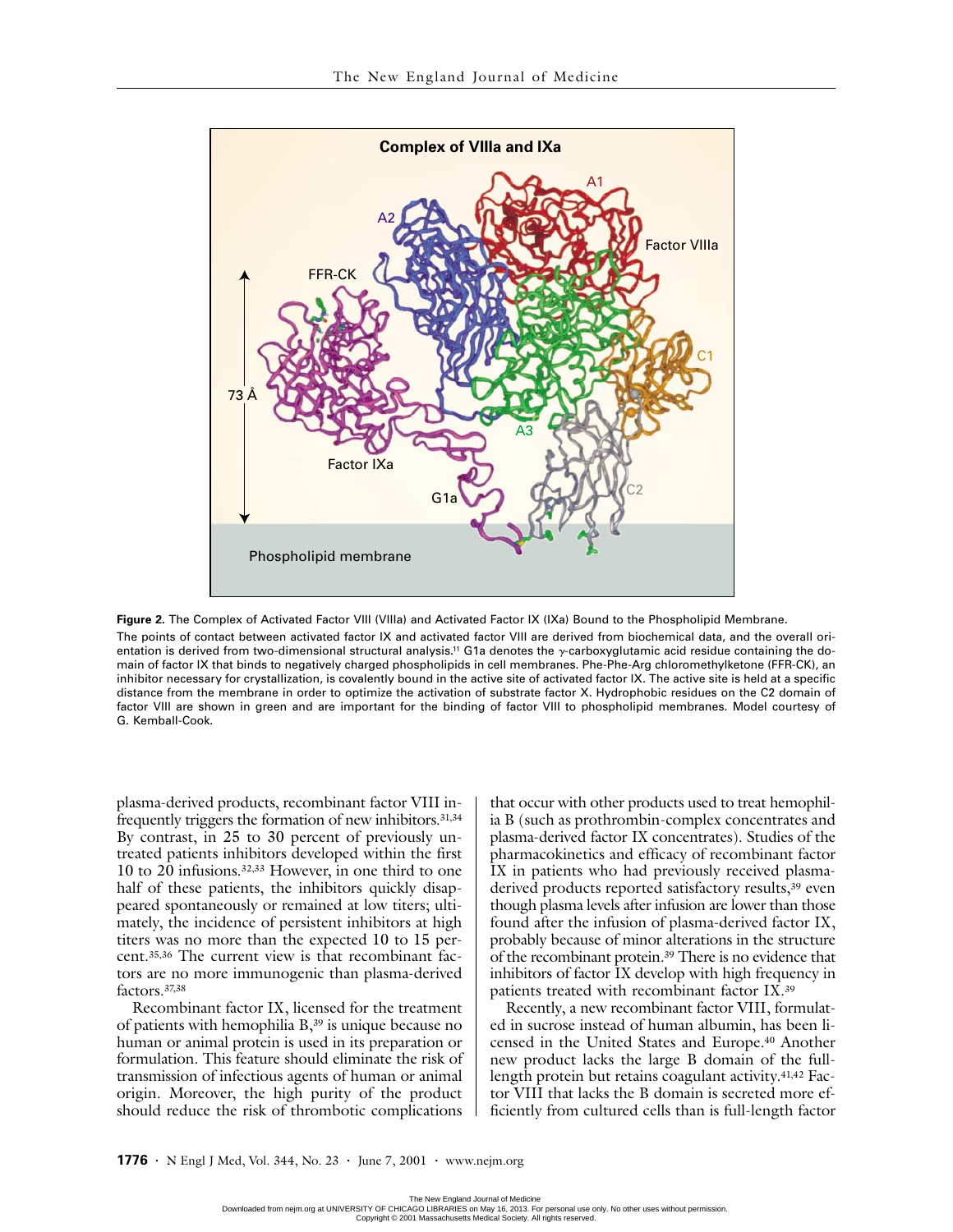VIII and is less sensitive to proteolytic degradation.43,44 No human albumin is added in the final formulation of this product. The manufacturing process includes a virus-inactivation step. Clinical trials of a preparation of recombinant factor VIII manufactured and formulated without human or animal protein are in progress.

### **Selecting the Appropriate Product**

The choice of the product for replacement therapy must take into account three facts: plasma-derived factors are becoming ever safer, recombinant factors cost two to three times as much as plasma-derived factors, and the limited capacity to produce recombinant factors often causes periods of shortage. Because recombinant factors are perceived as safer than plasmaderived factors, nearly all patients with hemophilia in some countries receive recombinant products. In the United States, approximately 60 percent of patients with severe hemophilia use recombinant products. Italy and the United Kingdom give priority for the use of recombinant factors to patients with newly diagnosed, previously untreated hemophilia and to patients in whom bloodborne infections have not developed despite previous exposure to plasma-derived factors.

### **TREATMENT OF PATIENTS WHO HAVE INHIBITORS**

Until the 1980s, the risk of death from uncontrollable bleeding was high in patients with hemophilia who had inhibitors, particularly in the event of emergency surgery or when limb-threatening hemarthroses and muscle hematomas could not be treated optimally. Treatments that bypass factor VIII or factor IX have lowered the risk. The principle underlying these treatments is that the defect in intrinsic coagulation is bypassed by the use of activated forms of factors VII, IX and X. These activated factors are contained in the prothrombin-complex concentrates used in the routine treatment of factor IX deficiency. They are also manufactured in products containing factor VIII inhibitor–bypassing activity.45-47 Randomized, placebo-controlled trials have shown that both types of products control 50 to 60 percent of episodes of spontaneous bleeding in patients with inhibitors.45-47 This rate of success is lower than the rate of 85 to 90 percent obtained with one or two doses of factor VIII or factor IX in patients with hemophilia who do not have inhibitors.31-35

A new bypassing product, recombinant activated factor VII, has been licensed. Activated factor VII is thought to ensure hemostasis by binding, directly or in complex with tissue factor, to negatively charged phospholipids exposed on the surface of activated platelets.48 Alternatively, its effect may be due to an increase in the ratio of activated factor VII to factor VII.49 The product stops spontaneous hemorrhages and prevents excessive bleeding during complex surgical procedures in 70 to 75 percent of patients with inhibitors.50,51 Home therapy with activated factor VII makes early intervention possible in patients with inhibitors.<sup>52</sup>

Recombinant activated factor VII costs approximately \$1 per microgram. At the recommended dosages of 90  $\mu$ g per kilogram of body weight every two to three hours, the cost of treating a single episode of bleeding can easily exceed \$50,000. Few clinical centers can afford to use this product exclusively in patients with inhibitors. We recommend it as a firstchoice treatment for patients who must undergo major surgery and for those with life-threatening hemorrhages. For hemarthroses, plasma-derived bypassing products are preferred.

## **SECONDARY DISEASES IN PATIENTS WITH HEMOPHILIA**

Before the advent of virus-inactivation procedures, most patients with hemophilia who were treated with plasma factors became chronically infected with the hepatitis B virus, hepatitis C virus, and HIV. These viruses can have long-term consequences other than cirrhosis or acquired immunodeficiency; the most prominent of these is the development of tumors. A cohort study of HIV-infected patients with hemophilia found that the frequency of Kaposi's sarcoma was 200 times that in the general population<sup>53</sup> and the frequency of non-Hodgkin's lymphoma was 29 times that in the general population.<sup>53</sup>

Cirrhosis, which develops in 10 to 20 percent of patients with hemophilia who are chronically infected with hepatitis B virus or hepatitis C virus, increases the risk of hepatocellular carcinoma. In patients with hemophilia this risk is 30 times that in the general population.54

The introduction of highly active antiretroviral therapy has sharply reduced mortality and morbidity in HIV-infected patients with hemophilia.55,56 However, combination therapies that include protease inhibitors appear to increase the susceptibility of these patients to spontaneous bleeding, particularly at unusual sites, such as finger and wrist joints.<sup>57,58</sup> The possibility that antiretroviral therapy might increase the risk of premature cardiovascular disease in patients with hemophilia59 is also a cause for concern.

A complication of replacement therapy has been reported in 5 percent of patients with severe hemophilia B. Soon after an infusion of factor IX, life-threatening symptoms of anaphylaxis (bronchospasm, angioedema, and hypotension) develop.<sup>60</sup> The reaction is elicited by treatment with highly purified recombinant or purified plasma-derived factor, and also by less pure prothrombin-complex concentrates.

The use of replacement therapy with preparations containing factor IX is dangerous and usually not feasible in patients with a history of anaphylactic reactions or inhibitors, and in some cases repeated infusions have led to the development of the nephrotic syndrome.<sup>60</sup>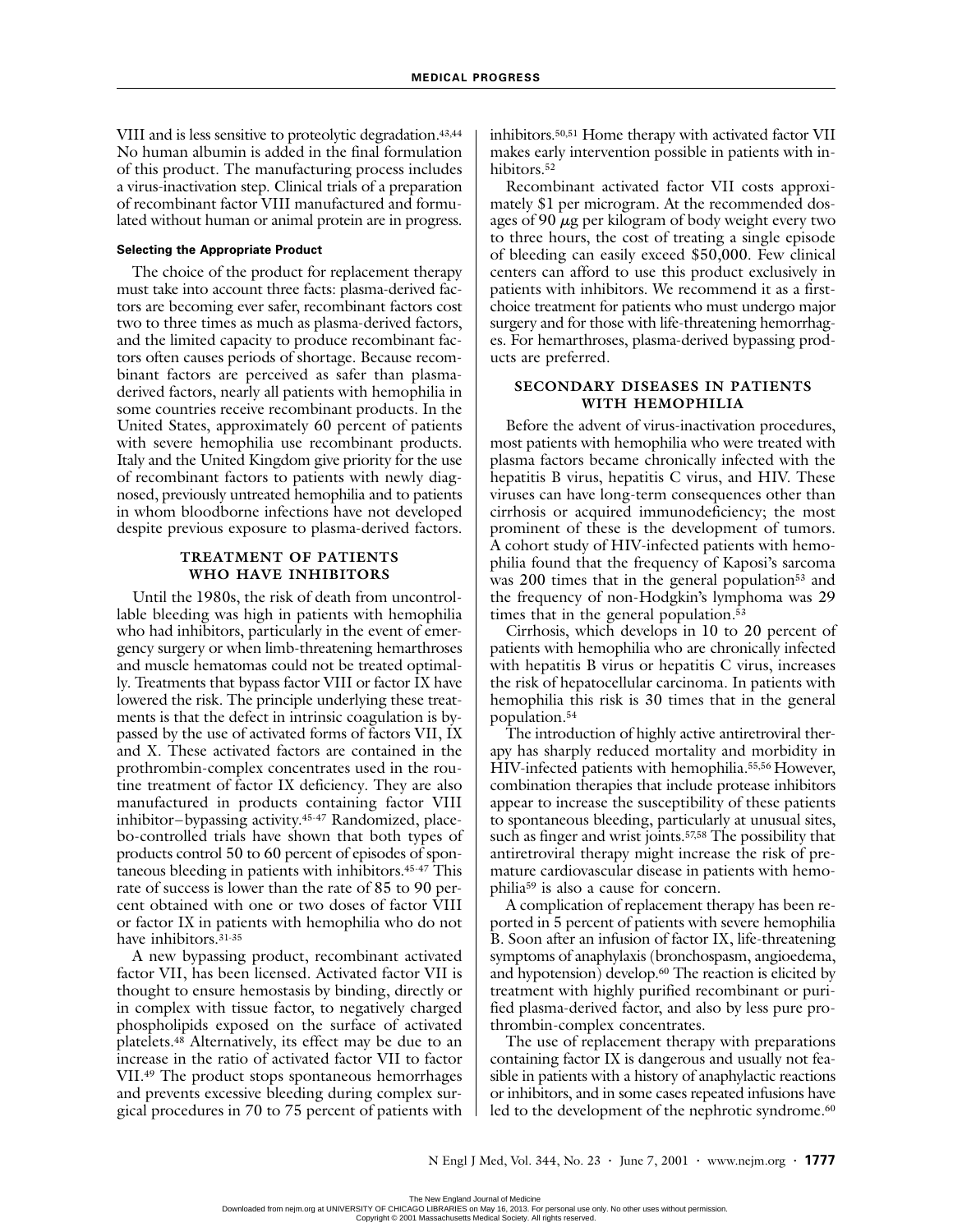Recombinant activated factor VII containing no factor IX is often the only therapeutic option in these patients.

## **GENE THERAPY**

Of all the genetic diseases, the hemophilias probably represent the combination of features that makes a favorable response to gene-replacement therapy most likely. The clinical manifestations of these conditions are entirely attributable to the lack of a single gene product, which circulates in minute amounts in plasma. Tightly regulated control of gene expression is not essential; a small increase in the plasma level of the protein markedly ameliorates the symptoms in severe cases. Animal models are available. Many different types of cell are capable of making coagulation factors, and the site of synthesis is not critical to function.

Three trials of gene therapy in patients with hemophilia A or B are now under way. One study in patients with hemophilia B is evaluating the safety of intramuscular injections of an adenovirus vector.<sup>61</sup> At the lowest dose of the adenovirus vector containing the gene for factor VIII, plasma levels of factor IX ranged from 0.5 to 1.6 percent of normal and less use of concentrates was evident.<sup>61</sup> The second study involves patients with severe hemophilia A and entails the intravenous injection of a vector based on a murine leukemia retrovirus containing complementary DNA (cDNA) for factor VIII that lacks the B domain. The results of this study have not been released. In the third study dermal fibroblasts from patients with severe hemophilia A were grown in culture, transfected with cDNA for factor VIII that lacked the B domain, and then laparoscopically reimplanted into peritoneal fat.62 Six patients with severe hemophilia A (all of whom had chronic hepatitis C and four of whom had HIV infection) have been treated so far, and four of them had measurable plasma levels of factor VIII and a decreased frequency of bleeding or transfusion requirements. However, these favorable effects were transient and lasted no longer than 10 months.

Although the preliminary data are encouraging, several questions remain. The plasma levels of factor VIII or IX reached so far with the use of gene therapy (1 to 2 percent of normal, but often less) are insufficient to free patients from the need for exogenous coagulation factors. Levels of at least 5 percent of normal are required to prevent episodes of spontaneous bleeding and to guarantee that supplementary factors are needed only in cases of trauma or surgery. The risk of developing inhibitors is still of concern, particularly in previously untreated patients. HIV-infected patients who are receiving highly active antiretroviral therapy may have a poor response to retrovirus-based approaches; those with chronic hepatitis may have a poor response to the insertion of viral vectors into the liver.

### **CONCLUSIONS**

In the past three decades, hemophilia has moved from the status of a neglected and often fatal hereditary disorder to that of a defined group of disorders with a molecular basis for which safe and effective treatment is available. Hemophilia is likely to be the first common severe genetic condition to be cured by gene therapy. Apart from the long-term consequences of viral infections transmitted by infected blood products, there seem to be only two remaining problems.

First, there is the difficult problem presented by patients with high titers of antibodies against factor VIII or factor IX. Perhaps methods of inducing early immune tolerance (some of which have already been tested in animal models<sup>63</sup>) or the use of recombinant factors that lack immunogenic regions of factor VIII or factor IX13 will prevent inhibitors from developing in patients with newly diagnosed hemophilia.

Second, it remains a challenge to society that four fifths of all patients with hemophilia, mainly those in developing countries, receive no treatment.<sup>64</sup> Largescale production and purification of factor VIII and factor IX from the milk of transgenic farmyard animals could provide a less expensive source of replacement therapy for developing countries. Affordable gene therapy will be the ultimate solution for all patients with hemophilia. We can confidently predict that the new millennium will see an end to this ancient scourge.

#### **REFERENCES**

**1.** Tuddenham EGD, Cooper DN. The molecular genetics of haemostasis and its inherited disorders. Oxford monographs in medical genetics no. 25. Oxford, England: Oxford University Press, 1994.

- **2.** Hoyer LW. Hemophilia A. N Engl J Med 1994;330:38-47.
- **3.** Gitschier J, Wood WI, Goralka TM, et al. Characterization of the human factor VIII gene. Nature 1984;312:326-30.
- **4.** Wood WI, Capon DJ, Simonsen CC, et al. Expression of active human
- factor VIII from recombinant DNA clones. Nature 1984;312:330-7. **5.** Choo KH, Gould KG, Rees DJ, Brownlee GG. Molecular cloning of
- the gene for human anti-haemophilic factor IX. Nature 1982;299:178-80.
- **6.** Gitschier J, Wood WI, Tuddenham EG, et al. Detection and sequence of mutations in the factor VIII gene of haemophiliacs. Nature 1985;315: 427-30.
- **7.** Mullis KB. The unusual origin of the polymerase chain reaction. Sci Am 1990;262:56-61, 64-5.
- **8.** Lakich D, Kazazian HH Jr, Antonarakis SE, Gitschier J. Inversions disrupting the factor VIII gene are a common cause of severe haemophilia A. Nat Genet 1993;5:236-41.
- **9.** Schwaab R, Brackmann HH, Meyer C, et al. Haemophilia A: mutation type determines risk of inhibitor formation. Thromb Haemost 1995;74:  $1402 - 6$ .

**10.** Lenting PJ, van Mourik JA, Mertens K. The life cycle of coagulation factor VIII in view of its structure and function. Blood 1998;92:3983-96. **11.** Stoylova SS, Lenting PJ, Kemball-Cook G, Holzenburg A. Electron crystallography of human blood coagulation factor VIII bound to phospholipid monolayers. J Biol Chem 1999;274:36573-8.

**12.** Scandella DH. Properties of anti-factor VIII inhibitor antibodies in hemophilia A patients. Semin Thromb Hemost 2000;26:137-42.

**13.** Barrow RT, Healey JF, Gailani D, Scandella D, Lollar P. Reduction of the antigenicity of factor VIII toward complex inhibitory antibody plasmas using multiply-substituted hybrid human/porcine factor VIII molecules. Blood 2000;95:564-8.

**<sup>14.</sup>** Parquet-Gernez A, Mazurier C, Goudemand M. Functional and immunological assays of FVIII in 133 haemophiliacs — characterization of a subgroup of patients with mild haemophilia A and discrepancy in 1- and 2-stage assays. Thromb Haemost 1988;59:202-6.